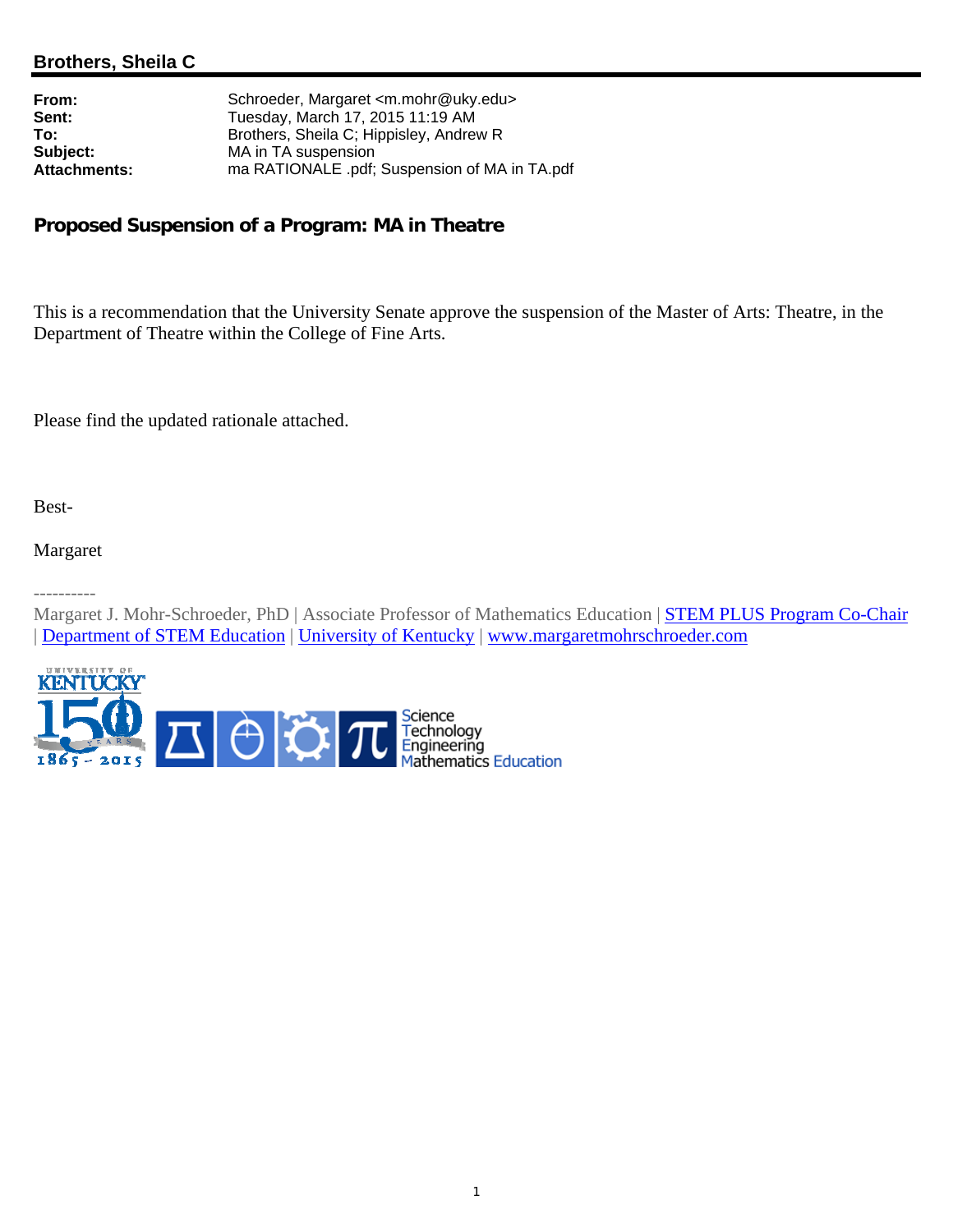# **SUSPENSION/DELETION OF A PROGRAM**

### 1. General Information

| College of Fine Arts<br>College: I                                | Theatre<br>Department:                             |
|-------------------------------------------------------------------|----------------------------------------------------|
| Major Name:<br>heatre                                             | Degree Title:   Master of Arts                     |
| Formal Option(s),<br>if any:                                      | Specialty Field w/in<br>Formal Options, if any:    |
| CIP Code:                                                         | Today's Date: $4/5/13$                             |
| $\vert$ Semester following approval.<br>Requested Effective Date: | Specific Date <sup>+</sup> :<br>OR                 |
| Contact Person in the Dept:<br>Nancy Jones                        | Nancy.Jones@uky.edu<br>Fmail:<br>- 73297<br>Phone: |

2. Suspension/Deletion Information

| Nature of action:                                   | $\boxtimes$ Suspension | Deletion                                                                                                                                                                                                                                                                                                                                                                                                                                                                                                                                                                                                                                                                                                                                                                                                                                                                                                                                                                                                                                                                                                                          |                                                                                                                                                                                                                                                                  |  |  |
|-----------------------------------------------------|------------------------|-----------------------------------------------------------------------------------------------------------------------------------------------------------------------------------------------------------------------------------------------------------------------------------------------------------------------------------------------------------------------------------------------------------------------------------------------------------------------------------------------------------------------------------------------------------------------------------------------------------------------------------------------------------------------------------------------------------------------------------------------------------------------------------------------------------------------------------------------------------------------------------------------------------------------------------------------------------------------------------------------------------------------------------------------------------------------------------------------------------------------------------|------------------------------------------------------------------------------------------------------------------------------------------------------------------------------------------------------------------------------------------------------------------|--|--|
| Rationale for suspension/deletion:                  |                        | The Department of Theatre was recently accredited by the National<br>Association of Schools of Theatre. The external evaluators' site visit and<br>subsequent report by the commission expressed concerns about our M.A.<br>degree program and cited apprehensions about a variety of issues including<br>competencies being met and reduction in faculty. They furthermore<br>questioned whether the mission statement of the MA was being met,<br>especially in regard to production and performance. Without additional<br>resources being allocated to the MA program, the commission and evaluators<br>questioned the ability for the M.A. program to receive full accreditation.<br>Because a faculty line that was primarily devoted to the graduate program as<br>well as 4 out of 5 Teaching Assistanships were lost in the last two budget cuts,<br>the faculty in the Department of Theatre see no way in the near future to<br>uphold or enhance standards set by our accreditors for the MA program and<br>have voted to suspend admissions into the program while we restructure and<br>stabilize our B.A. program. |                                                                                                                                                                                                                                                                  |  |  |
|                                                     |                        | What provisions are being made for students already in the program?                                                                                                                                                                                                                                                                                                                                                                                                                                                                                                                                                                                                                                                                                                                                                                                                                                                                                                                                                                                                                                                               | There are three students who still need to<br>complete their MA theses. These students<br>have committees in place and plans to finish<br>their theses by Fall 2013. We will wait to<br>drop courses until current students have<br>completed their course work. |  |  |
|                                                     |                        | Will another degree program replace the one suspended/deleted?                                                                                                                                                                                                                                                                                                                                                                                                                                                                                                                                                                                                                                                                                                                                                                                                                                                                                                                                                                                                                                                                    | Not at this time.                                                                                                                                                                                                                                                |  |  |
| Will courses connected with the program be dropped? |                        | *If Yes, forms for dropping a course(s) must be attached.                                                                                                                                                                                                                                                                                                                                                                                                                                                                                                                                                                                                                                                                                                                                                                                                                                                                                                                                                                                                                                                                         | No $ X $<br>Yes*                                                                                                                                                                                                                                                 |  |  |

<sup>&</sup>lt;sup>1</sup> Suspensions/deletions are made effective for the semester following approval. No suspension/deletion will be made effective unless all approvals, up through and including Board of Trustees approval, are received.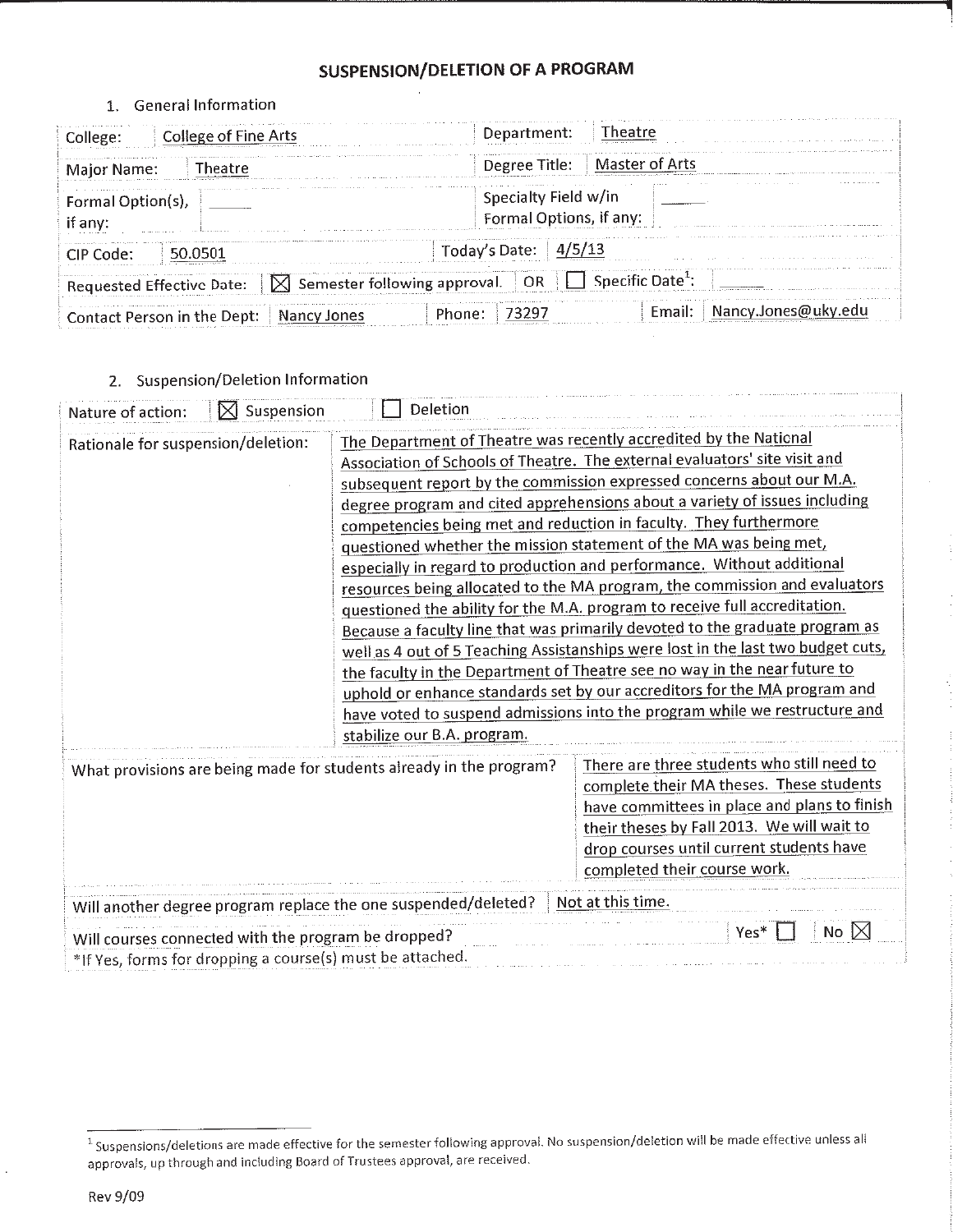# **SUSPENSION/DELETION OF A PROGRAM**

**Signature Routing Log** 

### **General Information:**

| Proposal Name:                | Suspension of M.A. Degree Program |              |        |  |  |
|-------------------------------|-----------------------------------|--------------|--------|--|--|
| Proposal Contact Person Name: | Nancy Jones                       | Phone: 73297 | Email: |  |  |

**INSTRUCTIONS:** 

Nancy.Jones@uky.edu

Identify the groups or individuals reviewing the proposal; note the date of approval; offer a contact person for each entry; and obtain signature of person authorized to report approval.

# **Internal College Approvals and Course Cross-listing Approvals:**

| <b>Reviewing Group</b> | <b>Date Approved</b> | <b>Contact Person (name/phone/email)</b> | Signature |
|------------------------|----------------------|------------------------------------------|-----------|
| Dept. of Theatre       | 4/2013               | N. Jones / 73297 / Nancy.Jones@uky.edu   |           |
| CFA                    |                      | $7 - 820$ G. maschio<br>G. MASCH 10      |           |
|                        |                      |                                          |           |
|                        |                      |                                          |           |
|                        |                      |                                          |           |

## **External-to-College Approvals:**

| Council                      | Date Approved | Signature                                                                                                                                       | <b>Approval of</b><br>Revision <sup>2</sup> |
|------------------------------|---------------|-------------------------------------------------------------------------------------------------------------------------------------------------|---------------------------------------------|
| Undergraduate Council        |               |                                                                                                                                                 |                                             |
| Graduate Council             |               | Digitally signed by Dr. Brian A. Jackson<br>Dr. Brian A. Jackson Rentucky, ou=Graduate School, email, c=US<br>Date: 2013.05.17 16:20:05 -04'00' |                                             |
| Health Care Colleges Council |               |                                                                                                                                                 |                                             |
| Senate Council Approval      |               | University Senate Approval                                                                                                                      |                                             |

#### Comments:

<sup>&</sup>lt;sup>2</sup> Councils use this space to indicate approval of revisions made subsequent to that council's approval, if deemed necessary by the revising council.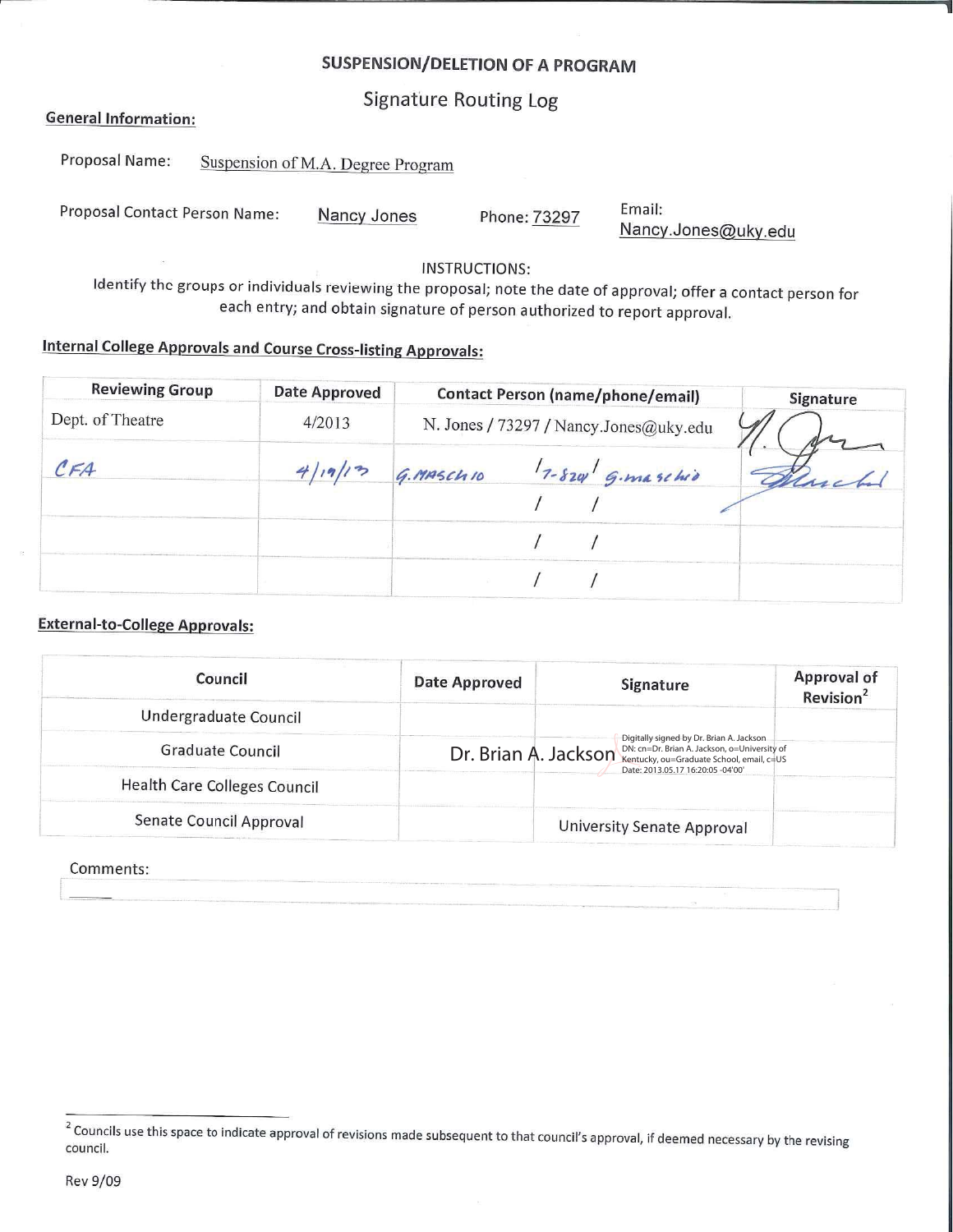## **M.A. DEGREE Department of Theatre and Dance**

This document will help to explain the rationale for the Department of Theatre and Dance's decision to suspend its M.A. Degree program.

In 2012 the Department of Theatre received accreditation by the National Association of Schools of Theatre. The external evaluators' site visit and subsequent report by the commission expressed concerns about our M.A. degree program and cited apprehensions about a variety of issues including competencies being met and a reduction in key faculty positions within the M.A. program. They also questioned whether or not we were achieving the goals laid out in the mission of the program. The faculty wholeheartedly agreed with their assessment, and admitted that the program's challenges had been evident for many years. The challenges for and within the M.A. degree program were multidimensional.

## **Resources**

Diminishing resources played a major role as one component of its difficulties, as during ten years of multiple budget cuts, two key faculty positions were eliminated. Both lines/positions were lost upon each faculty member's retirement. Not insignificantly, both faculty members held the PhD, as opposed to the MFA, which is the practice-based terminal degree typical to our discipline and predominant in our department. The M.A. program had historically only been taught and supervised by our PhD faculty, and the curriculum was theory and history (as opposed to practice) based.

## **Recruitment of High Caliber Students**

Without the presence of a terminal degree such as the PhD or MFA in our program, the department was never able to recruit the brightest or best students. In 2001-2002 the department attempted to launch a PhD program that never came to fruition. The faculty discovered at the  $11<sup>th</sup>$  hour that it would be necessary to hire two additional faculty members with the PhD in order to be compliant with the CPE and get final approval at the Provost level, and there were simply no resources to support those hires. In truth, even if the resources were in place, the faculty was not in favor of two additional hires that would primarily support the graduate program. We typically had between 2 and 4 graduate students per year, selected from a very limited pool of candidates.

## **Mission and Goals**

The M.A. curriculum was not in alignment with the research and creative activity profiles of the majority of our faculty, which resulted in graduate students education being limited to two faculty members in the area of theory and history. The accreditation report let to a strategic decision grounded in the belief that our department's limited resources (both budgetary and personnel) needed to be focused on our undergraduate program, which needed the bulk of our attention. The accreditation evaluators from NAST discussed the tenuous position that the undergraduate program was in and warned the faculty that our attention needed to be placed on it in order to bolster and redefine the program, improve retention and recruitment, in order to be compliant with NAST standards and practices.